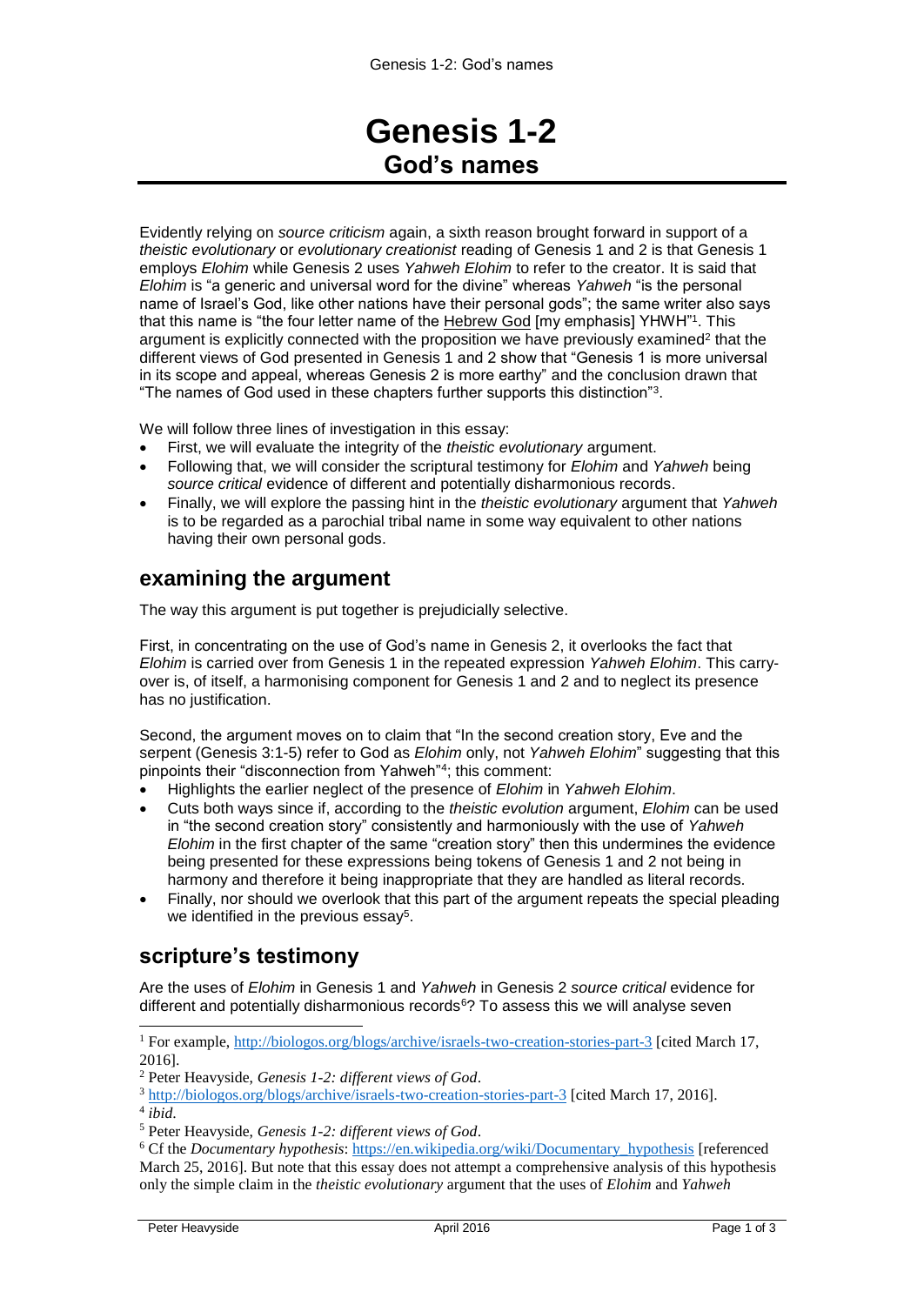separate psalms for which we have apostolic authority, including that of "the apostle and high priest of our confession" (He 3:1), that they were written by the prophet David.

In the following table I set out the apostolic authority for David being the psalmist, the holy spirit carrying him along, and analyse the range of expressions employed in each psalm to refer to God:

| Psalm | Apostolic authority                                                                   | Expressions in the psalm referring to<br>God                            |
|-------|---------------------------------------------------------------------------------------|-------------------------------------------------------------------------|
| 2     | Acts 4:25-26 citing Psalm 2:1-2                                                       | Yahweh: v2,7,11<br>Adonai: v4                                           |
| 16    | Acts 2:25-28 citing Psalm 16:8-11                                                     | $E$ : v1<br>Yahweh: v2,5,7,8<br>Adonai: v2                              |
| 32    | Romans 4:6-8 citing Psalm 32:1-2                                                      | Yahweh: v2,5,10,11                                                      |
| 69    | Acts 1:16,20 citing Psalm 69:25<br>Romans 11:9-10 citing Psalm 69:22-<br>23           | Elohim: v1,3,5,6,13,29,30,32,35<br>Adonai: y6<br>Yahweh: v6,13,16,31,33 |
| 95    | Hebrews 3:7-11; 4:7 citing Psalm 95:7-<br>11                                          | Yahweh: v1,3,6<br>$E$ : $v3$<br>Elohim: v7                              |
| 109   | Acts 1:16,20 citing Psalm 109:8                                                       | Elohim: $v1,26$<br>Yahweh: v14,15,20,21,26,27,30<br>Adonai: v21         |
| 110   | Matthew 22:43-45; Mark 12:36-37;<br>Luke 20:42-44 and Acts 2:34-35 citing<br>Ps 110:1 | Yahweh: v1,2,4                                                          |

The distribution of expressions used to refer to God in these psalms, including both *Elohim*  and *Yahweh* and all by a single writer, is quite contrary to the presence of these terms being *source critical* evidence for different and disharmonious scriptures. The same prophetic writer evidently employs both God's name, *Yahweh*, and titles such as *Adonai*, *El* and *Elohim* harmoniously and pertinent to his psalm's themes and purpose. Indeed, this psalmist frequently interleaves their use within a single written piece, within one psalm, showing that the presence of such terms is not evidence of distinct scriptures; that is, unless we wish to charge the Lord Jesus and his apostles with being mistaken and in error.

## *Yahweh*

-

Is *Yahweh* a tribal name of Israel's God in some way equivalent to other nations having their own personal gods?

We have already had cause to reflect on scripture's purpose in introducing the use of *Yahweh* in Genesis 2: this chapter's teaching that God has a *generational* relationship to *man* clearly pertains to this historically first use of God's name, *Yahweh*, and to the detail that *man* is the centrepiece of God's purpose<sup>7</sup>. It is by reflecting further on our understanding of this purpose that any hint of Yahweh being a tribal name is finally destroyed<sup>8</sup>.

evidence separate and disharmonious records. Nevertheless, it should be recorded that the *Documentary hypothesis* commonly places the beginnings of the *Yahwist* source c. 950BCE in the southern kingdom, the *Elohist* source c. 850BCE in the northern kingdom, the *Deuteronomist* source c. 600BCE in Jerusalem and the *Priestly* source c. 500BCE in Babylonian exile. This being the case, David's psalms, according to scriptural chronology and supported by some archaeological finds [\(https://en.wikipedia.org/wiki/David#Archaeology](https://en.wikipedia.org/wiki/David#Archaeology) [referenced March 25, 2016]), pre-date these sources and considerably undermine the *Documentary hypothesis* from a scriptural perspective.

<sup>7</sup> Peter Heavyside, *Genesis 1-2: the duration of creation*.

<sup>8</sup> This line of argument does not address another fundamental error in such reasoning: a misunderstanding of the establishment and fulfilment of God's promises through Israel such that all those in Christ, both Jew and gentile are "the Israel of God" (Ro 9:6-8; Gal 6:16; Ep 2:13,19).